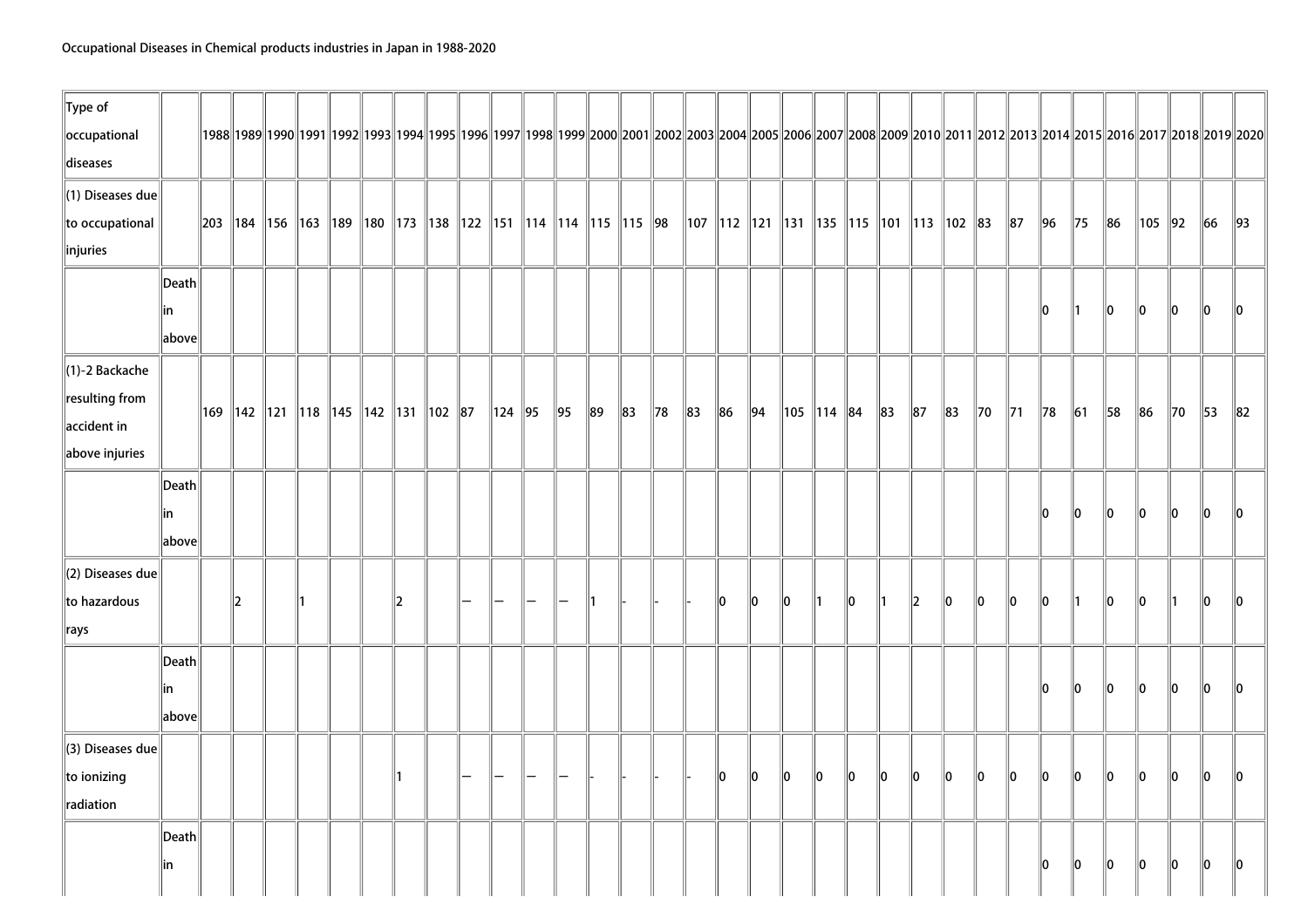|                          | $\ $ above $\ $       |                |          |                |                |                |                |                |                |                |          |                |                |               |             |                |               |                          |               |               |               |                |           |     |                |                |                |                |       |                |                |          |        |                |
|--------------------------|-----------------------|----------------|----------|----------------|----------------|----------------|----------------|----------------|----------------|----------------|----------|----------------|----------------|---------------|-------------|----------------|---------------|--------------------------|---------------|---------------|---------------|----------------|-----------|-----|----------------|----------------|----------------|----------------|-------|----------------|----------------|----------|--------|----------------|
| $\ $ (4) Diseases due    |                       |                |          |                |                |                |                |                |                |                |          |                |                |               |             |                |               |                          |               |               |               |                |           |     |                |                |                |                |       |                |                |          |        |                |
| $\ $ to abnormal         |                       |                |          |                |                |                |                |                |                | -              | —        |                |                |               |             |                |               | 10                       | 10            | $\ 0\ $       | 10            | 10             | 10        | 10  | 10             | 10             | 10             | 10             | 10    | 10             | 10             | 10       | 10     | $\ 0\ $        |
| atmospheric              |                       |                |          |                |                |                |                |                |                |                |          |                |                |               |             |                |               |                          |               |               |               |                |           |     |                |                |                |                |       |                |                |          |        |                |
| $\ $ pressure            |                       |                |          |                |                |                |                |                |                |                |          |                |                |               |             |                |               |                          |               |               |               |                |           |     |                |                |                |                |       |                |                |          |        |                |
|                          | $\vert$ Death $\vert$ |                |          |                |                |                |                |                |                |                |          |                |                |               |             |                |               |                          |               |               |               |                |           |     |                |                |                |                |       |                |                |          |        |                |
|                          | in                    |                |          |                |                |                |                |                |                |                |          |                |                |               |             |                |               |                          |               |               |               |                |           |     |                |                |                | 10             | 10    | 10             | 10             | 10       | 10     | 10             |
|                          | above                 |                |          |                |                |                |                |                |                |                |          |                |                |               |             |                |               |                          |               |               |               |                |           |     |                |                |                |                |       |                |                |          |        |                |
| $\ $ (5) Diseases due    |                       |                |          |                |                |                |                |                |                |                |          |                |                |               |             |                |               |                          |               |               |               |                |           |     |                |                |                |                |       |                |                |          |        |                |
| $\ $ to abnormal         |                       | $\parallel$ 33 | $\ 22\ $ | $\parallel$ 19 | $\parallel$ 34 | $\parallel$ 31 | $\parallel$ 21 | $\parallel$ 24 | $\parallel$ 21 | $\parallel$ 17 | $\ 22\ $ | $\parallel$ 15 | $\parallel$ 15 | $\parallel$ 7 | $\parallel$ | $\parallel$ 12 | $\ 8$         | $\parallel$ 13           | $\vert$ 9     | $\ 8$         | $\parallel$ 5 | $\parallel$ 11 | $\vert$ 6 | ∥18 | $\parallel$ 21 | $\parallel$ 10 | $\parallel$ 12 | $\parallel$ 14 | $\ 8$ | $\parallel$ 14 | ∥18            | $\ 29\ $ | $\ 26$ | $\parallel$ 16 |
| $\parallel$ temperature  |                       |                |          |                |                |                |                |                |                |                |          |                |                |               |             |                |               |                          |               |               |               |                |           |     |                |                |                |                |       |                |                |          |        |                |
|                          | $\vert$ Death $\vert$ |                |          |                |                |                |                |                |                |                |          |                |                |               |             |                |               |                          |               |               |               |                |           |     |                |                |                |                |       |                |                |          |        |                |
|                          | in                    |                |          |                |                |                |                |                |                |                |          |                |                |               |             |                |               |                          |               |               |               |                |           |     |                |                |                | 10             | 10    | 10             | 11             | 11       | 10     | 10             |
|                          | above                 |                |          |                |                |                |                |                |                |                |          |                |                |               |             |                |               |                          |               |               |               |                |           |     |                |                |                |                |       |                |                |          |        |                |
| $\ $ (5)-2 Heat          |                       |                |          |                |                |                |                |                |                |                |          |                |                |               |             |                |               |                          |               |               |               |                |           |     |                |                |                |                |       |                |                |          |        |                |
| stroke in above          |                       |                |          |                |                |                |                |                |                |                |          |                |                |               |             |                |               |                          |               |               |               |                |           |     |                |                |                | ∥9             | 17    | $\ 8$          | $\parallel$ 11 | ∥16      | 22     | 12             |
| abnormal                 |                       |                |          |                |                |                |                |                |                |                |          |                |                |               |             |                |               |                          |               |               |               |                |           |     |                |                |                |                |       |                |                |          |        |                |
| $\parallel$ temperature  |                       |                |          |                |                |                |                |                |                |                |          |                |                |               |             |                |               |                          |               |               |               |                |           |     |                |                |                |                |       |                |                |          |        |                |
|                          | $\vert$ Death $\vert$ |                |          |                |                |                |                |                |                |                |          |                |                |               |             |                |               |                          |               |               |               |                |           |     |                |                |                |                |       |                |                |          |        |                |
|                          | in                    |                |          |                |                |                |                |                |                |                |          |                |                |               |             |                |               |                          |               |               |               |                |           |     |                |                |                | 10             | 10    | $\ 0\ $        | 10             | 11       | 10     | 10             |
|                          | above                 |                |          |                |                |                |                |                |                |                |          |                |                |               |             |                |               |                          |               |               |               |                |           |     |                |                |                |                |       |                |                |          |        |                |
| $\ $ (6) Ear diseases    |                       |                |          |                |                |                |                | 13             |                |                | -        | —              | —              | $\parallel$ 1 | ∥1          |                | $\parallel$ 1 | 11                       | llo.          | 11            | 10            | 10             | 10        | 10  | 11             | 10             | llo            | llo            | ∥o    | 11             | 10             | 10       | 10     | ∥1             |
| due to noise             |                       |                |          |                |                |                |                |                |                |                |          |                |                |               |             |                |               |                          |               |               |               |                |           |     |                |                |                |                |       |                |                |          |        |                |
|                          | $\ $ Death $\ $       |                |          |                |                |                |                |                |                |                |          |                |                |               |             |                |               |                          |               |               |               |                |           |     |                |                |                |                |       |                |                |          |        |                |
|                          | ∥in                   |                |          |                |                |                |                |                |                |                |          |                |                |               |             |                |               |                          |               |               |               |                |           |     |                |                |                | 10             | ∥o    | $\ 0\ $        | 10             | 10       | 10     | 10             |
|                          | above                 |                |          |                |                |                |                |                |                |                |          |                |                |               |             |                |               |                          |               |               |               |                |           |     |                |                |                |                |       |                |                |          |        |                |
| $\Vert$ (7) Diseases due |                       |                |          |                |                |                |                |                |                |                |          |                |                |               |             |                |               |                          |               |               |               |                |           |     |                |                |                |                |       |                |                |          |        |                |
| to factors other         |                       |                | ∥1       |                |                |                |                |                |                | —              | —        | $\overline{}$  | —              |               |             | ∥1             |               | $\parallel$ <sub>2</sub> | $\parallel$ 4 | $\parallel$ 1 | $\ 2\ $       | 2              | 10        | 2   | 10             | 10             | 10             | ∥1             | 10    | 10             | 10             | 11       | 11.    | $\parallel$ 1  |
| than (2) to (6)          |                       |                |          |                |                |                |                |                |                |                |          |                |                |               |             |                |               |                          |               |               |               |                |           |     |                |                |                |                |       |                |                |          |        |                |
|                          | $\ $ Death $\ $       |                |          |                |                |                |                |                |                |                |          |                |                |               |             |                |               |                          |               |               |               |                |           |     |                |                |                |                |       |                |                |          |        |                |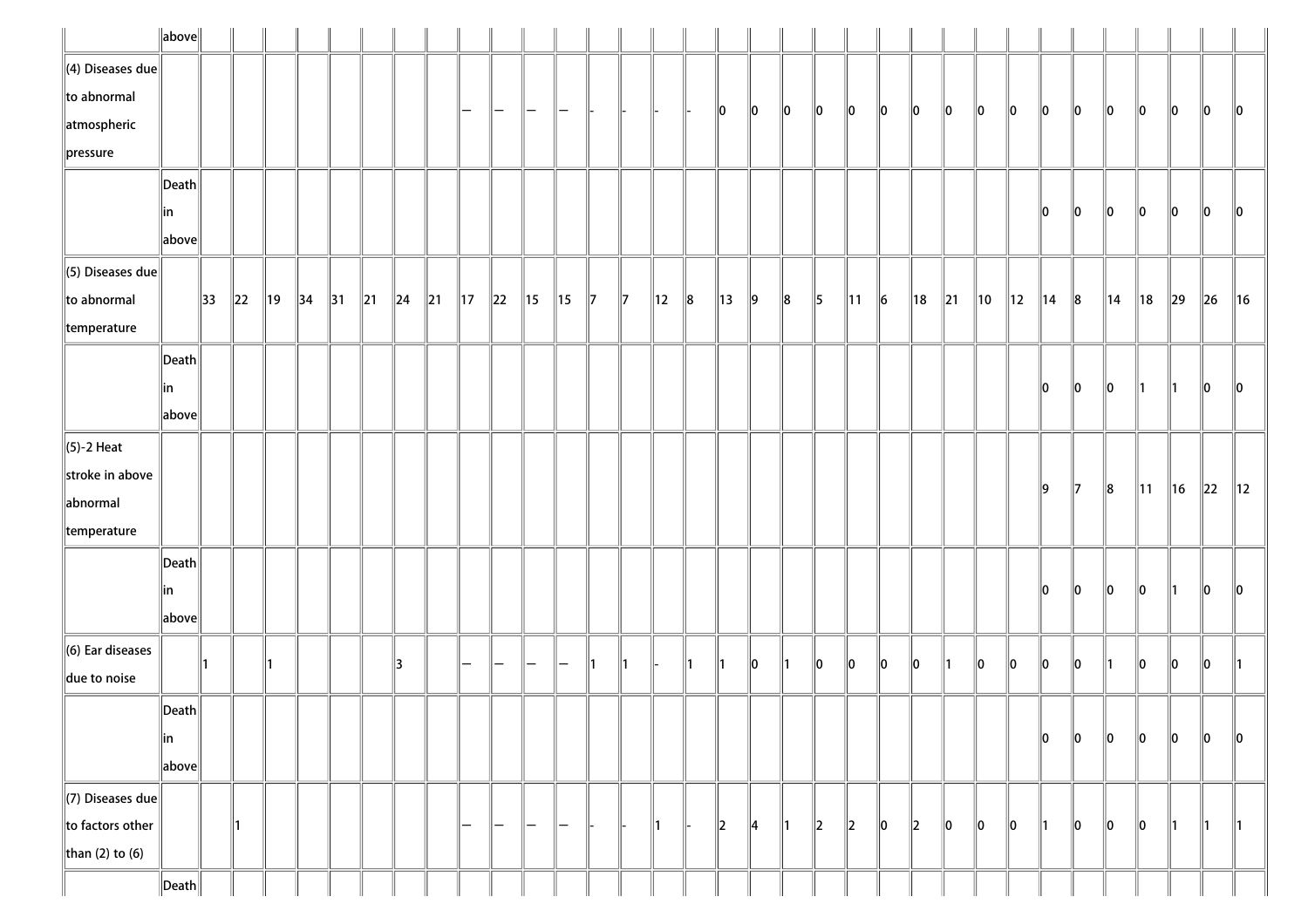|                                                                                                                                          | in<br>above                               |     |         |               |               |               |         |               |         |               |               |         |               |               |               |         |               |         |         |               |         |    |               |         |         |         |               | 10            | $\ 0\ $ | $\ 0\ $ | $\ 0\ $       | $\ 0\ $       | $\ 0\ $       | $\parallel$ 0            |
|------------------------------------------------------------------------------------------------------------------------------------------|-------------------------------------------|-----|---------|---------------|---------------|---------------|---------|---------------|---------|---------------|---------------|---------|---------------|---------------|---------------|---------|---------------|---------|---------|---------------|---------|----|---------------|---------|---------|---------|---------------|---------------|---------|---------|---------------|---------------|---------------|--------------------------|
| $\parallel$ (8) Diseases of<br>locomotion and<br>internal organs                                                                         |                                           | 2   | $\ 2\ $ | 2             | 11            | 11            | $\ 2\ $ | 11            | $\ 6\ $ | l —           | $\ 2\ $       | $\ 2\ $ | $\ 2\ $       | $\parallel$ 5 | $\ 2\ $       | $\ 2\ $ | $\parallel$ 5 | $\ 2\ $ | 14      | 4             | 14      | 0  | $\parallel$ 3 | $\ 2\ $ | $\ 2\ $ | ∥1      | $\ 2\ $       | $\ 0\ $       | 3       | $\ 0\ $ | $\ 2\ $       | $\ 0\ $       | $\parallel$ 3 | $\parallel$ <sub>2</sub> |
| $\parallel$ due to heavy<br>$\parallel$ and excessive<br>work load                                                                       |                                           |     |         |               |               |               |         |               |         |               |               |         |               |               |               |         |               |         |         |               |         |    |               |         |         |         |               |               |         |         |               |               |               |                          |
|                                                                                                                                          | $\ $ Death $\ $<br>∥in<br>$\ $ above $\ $ |     |         |               |               |               |         |               |         |               |               |         |               |               |               |         |               |         |         |               |         |    |               |         |         |         |               | 10            | $\ 0\ $ | $\ 0\ $ | $\ 0\ $       | $\ 0\ $       | $\ 0\ $       | 10                       |
| $\Vert(9)\Vert$<br>Occupational<br>$\ $ lower back pain $\ $<br>$\parallel$ excluding that<br>caused by<br>occupational<br>$\ $ injuries |                                           | 11. | 9       | $\parallel$ 5 | $\parallel$ 3 | $\parallel$ 3 | 3       | $\parallel$ 1 | $\ 2\ $ | $\parallel$ 4 | $\parallel$ 2 | $\ 2\ $ | $\ 2\ $       | 11            |               |         | 11            | 10      | $\ 2\ $ | ∥1            | 11      | ∥1 | ∥1            | ∥1      | $\ 0\ $ | $\ 0\ $ | 11            | $\ 2\ $       | $\ 0\ $ | $\ 0\ $ | $\ 0\ $       | $\ 0\ $       | 11            |                          |
|                                                                                                                                          | $\ $ Death $\ $<br>∥in<br>$\ $ above $\ $ |     |         |               |               |               |         |               |         |               |               |         |               |               |               |         |               |         |         |               |         |    |               |         |         |         |               | 10            | 10      | llo.    | 10            | llo           | 10            | ll0                      |
| $\ $ (10) Diseases<br>$\ $ due to vibration $\ $                                                                                         |                                           |     |         |               |               |               |         |               |         |               |               |         |               | 11            |               |         |               | 10      | 10      | 10            | lo      | 10 | lo            | $\ _0$  | $\ _0$  | $\ _0$  | $\ _0$        | $\ _0$        | $\ _0$  | $\ _0$  | $\ _0$        | $\ _0$        | $\ _0$        | llo                      |
|                                                                                                                                          | $\ $ Death $\ $<br> in<br>$\ $ above $\ $ |     |         |               |               |               |         |               |         |               |               |         |               |               |               |         |               |         |         |               |         |    |               |         |         |         |               | $\ 0\ $       | $\ _0$  | $\ _0$  | $\ _0$        | $\ _0$        | $\ _0$        | $\ 0\ $                  |
| $\ $ (11) Disorders<br>in fingers and<br>forearms, and<br>cervico-                                                                       |                                           | 10  | 5       | $\parallel$ 5 | $\ 2\ $       | $\ 6$         | ∥1      | $\vert$ 2     | $\ 6$   | $\parallel$ 5 | $\ 2\ $       | 1       | $\parallel$ 1 | 4             | $\parallel$ 7 | 4       | $\parallel$ 7 | $\ 8$   | $\ 8$   | $\parallel$ 9 | $\ 9\ $ | 10 | 3             | $\ 2\ $ | $\ 8$   | $\ 2\ $ | $\parallel$ 4 | $\parallel$ 4 | $\ 6$   | $\ 6$   | $\parallel$ 3 | $\parallel$ 4 | $\parallel$ 5 | $\ 8$                    |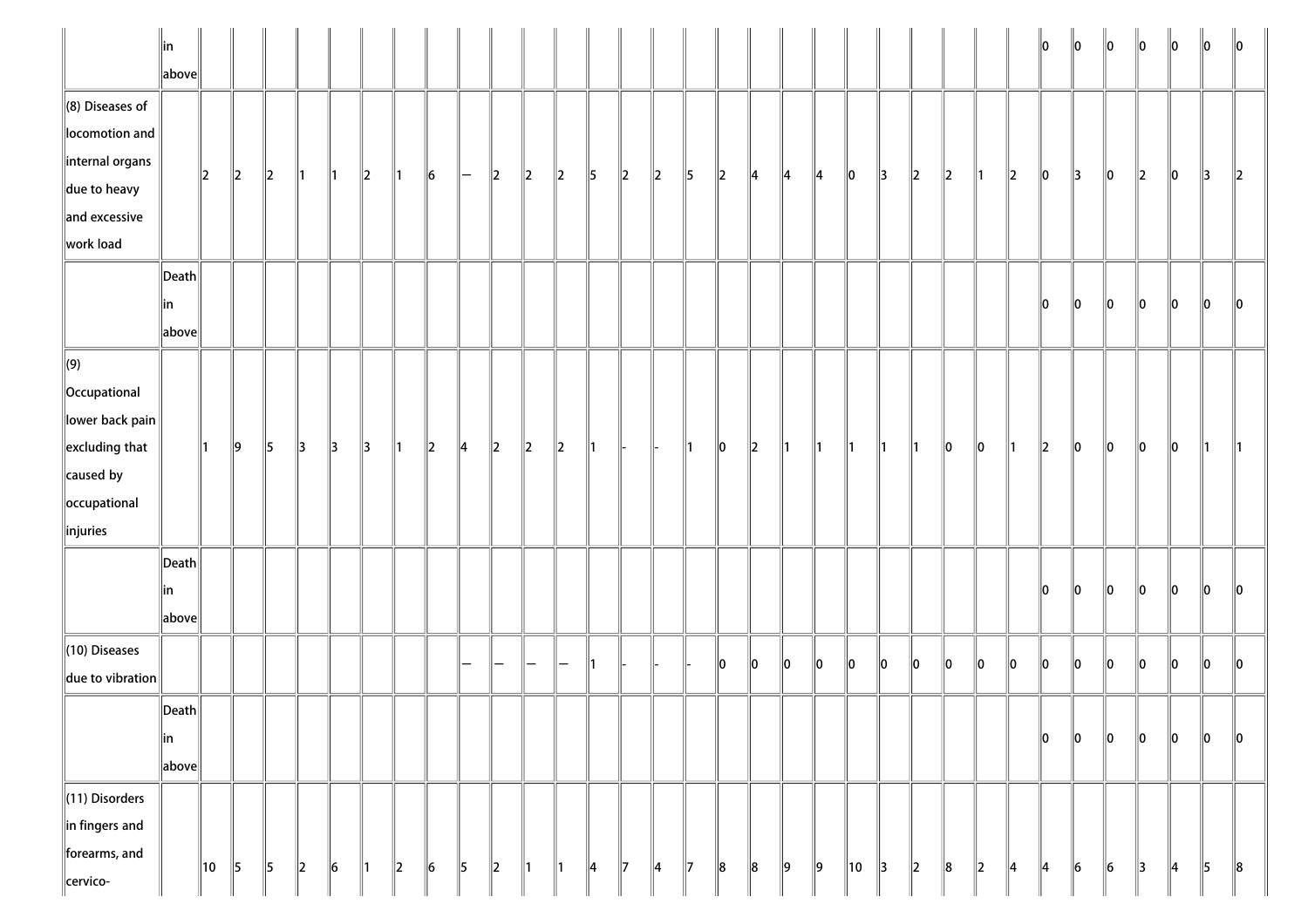| disorder<br>$\vert$ Death $\vert$                                                                                                                                                                                                                                                                                                                                                                                                                                    | 10<br>llo.         |
|----------------------------------------------------------------------------------------------------------------------------------------------------------------------------------------------------------------------------------------------------------------------------------------------------------------------------------------------------------------------------------------------------------------------------------------------------------------------|--------------------|
|                                                                                                                                                                                                                                                                                                                                                                                                                                                                      |                    |
|                                                                                                                                                                                                                                                                                                                                                                                                                                                                      |                    |
| 10<br>10<br>10<br>10<br>10<br> in                                                                                                                                                                                                                                                                                                                                                                                                                                    |                    |
| above                                                                                                                                                                                                                                                                                                                                                                                                                                                                |                    |
| $\parallel$ (12) Diseases                                                                                                                                                                                                                                                                                                                                                                                                                                            |                    |
| due to causes                                                                                                                                                                                                                                                                                                                                                                                                                                                        |                    |
| $\parallel$ 4<br>$\ 2\ $<br>$\ 0\ $<br>$\ 0\ $<br>$\parallel$ 2<br>10<br>10<br>13<br>$\parallel$ 4<br>$\parallel$ 1<br>$\parallel$ 1<br>$\parallel$ 1<br>$\parallel$ 1<br>11<br>∥1<br>$-$<br>∥1<br>$\mathsf{I}$<br>$\mathsf{I}$ 1<br>$-$<br>$\left\Vert$ other than (8)                                                                                                                                                                                              |                    |
| $\ $ to (11)                                                                                                                                                                                                                                                                                                                                                                                                                                                         |                    |
| $\ $ Death $\ $                                                                                                                                                                                                                                                                                                                                                                                                                                                      |                    |
| 10<br>10<br>10<br>10<br>10<br> in                                                                                                                                                                                                                                                                                                                                                                                                                                    | 10<br>10           |
| $\left\Vert \text{above}\right\Vert$                                                                                                                                                                                                                                                                                                                                                                                                                                 |                    |
| 5<br>$\parallel$ (13) Anoxia<br>$\ 2\ $<br>$\ 0\ $<br>$\ 0\ $<br>$\ 0\ $<br>$\ 0\ $<br>$\ 0\ $<br>$\parallel$ 3<br>$\ 2\ $<br>$\parallel$ 4<br>$\parallel$ 1<br>10<br>10<br>10<br>∥1<br>∥1<br>$\parallel$ 1<br>$\parallel$ 1<br>11<br>11<br>$\vert$ 1<br>$\parallel$ 1<br>$\parallel$ 1<br>∥1<br>∥1<br>$\parallel$ 1<br>11.<br>∥1                                                                                                                                    | $\ 0\ $<br>$\ 0\ $ |
|                                                                                                                                                                                                                                                                                                                                                                                                                                                                      |                    |
| Death                                                                                                                                                                                                                                                                                                                                                                                                                                                                |                    |
| 10<br>10<br> in<br>11<br>∥1                                                                                                                                                                                                                                                                                                                                                                                                                                          | 10<br>10           |
| above                                                                                                                                                                                                                                                                                                                                                                                                                                                                |                    |
| $\ $ (14) Diseases                                                                                                                                                                                                                                                                                                                                                                                                                                                   |                    |
| $\ $ due to chemical $\ $                                                                                                                                                                                                                                                                                                                                                                                                                                            |                    |
| 56<br>$\parallel$ 37<br>$\parallel$ 38<br>$\ 69\ $<br>$\parallel$ 49<br>substances<br>$\parallel$ 50<br>$\parallel$ 53<br>$\parallel$ 50<br>$\parallel$ 33<br>55<br>  19<br>$\parallel$ 19<br> 32 <br>$\ 29\ $<br>$\parallel$ 36<br>$\ 27\ $<br>$\parallel$ 33<br>$\parallel$ 30<br>$\parallel$ 39<br>38<br>$\parallel$ 36<br>$\parallel$ 20<br>$\parallel$ 21<br>$\ 28$<br>$\ 25$<br>$\ 21$<br>$\parallel$ 13<br>$\parallel$ 33<br>$\ 26$<br>$\parallel$ 22<br>  19 | $\ 21$<br>$\ 23\ $ |
| $\ $ (excluding                                                                                                                                                                                                                                                                                                                                                                                                                                                      |                    |
| cancer)                                                                                                                                                                                                                                                                                                                                                                                                                                                              |                    |
| $\vert$ Death $\vert$                                                                                                                                                                                                                                                                                                                                                                                                                                                |                    |
| 12<br>10<br> in                                                                                                                                                                                                                                                                                                                                                                                                                                                      |                    |
| above                                                                                                                                                                                                                                                                                                                                                                                                                                                                |                    |
| $\sqrt{(15)}$                                                                                                                                                                                                                                                                                                                                                                                                                                                        |                    |
| $\left\ $ Pneumoconiosis $\right $                                                                                                                                                                                                                                                                                                                                                                                                                                   |                    |
| $\parallel$ 9<br>$\parallel$ 9<br>$\ 6\ $<br>$\vert$ 6<br>$\parallel$ 4<br>5<br>  5<br>5<br>$\parallel$ 5<br>$\ 2\ $<br>$\parallel$ 10<br>$\parallel$ 5<br>$\parallel$ 9<br>$\vert 6 \vert$<br>$\parallel$ 5<br>$\parallel$ 7<br>$\parallel$ 3<br>$\ 8$<br>$\parallel$ 3<br>$\parallel$ 4<br>13<br>$\ $ and<br>17<br>∥8<br>$\parallel$ 7<br>$\parallel$ 7<br>$\parallel$ 4<br>$\parallel$ 4<br>$\parallel$ 4<br>$\parallel$ 4<br>$\ 2\ $<br>11                       | $\ 0\ $<br>4       |
| complications                                                                                                                                                                                                                                                                                                                                                                                                                                                        |                    |
| $\ $ (only absent)                                                                                                                                                                                                                                                                                                                                                                                                                                                   |                    |
| $\ $ (16) Diseases                                                                                                                                                                                                                                                                                                                                                                                                                                                   |                    |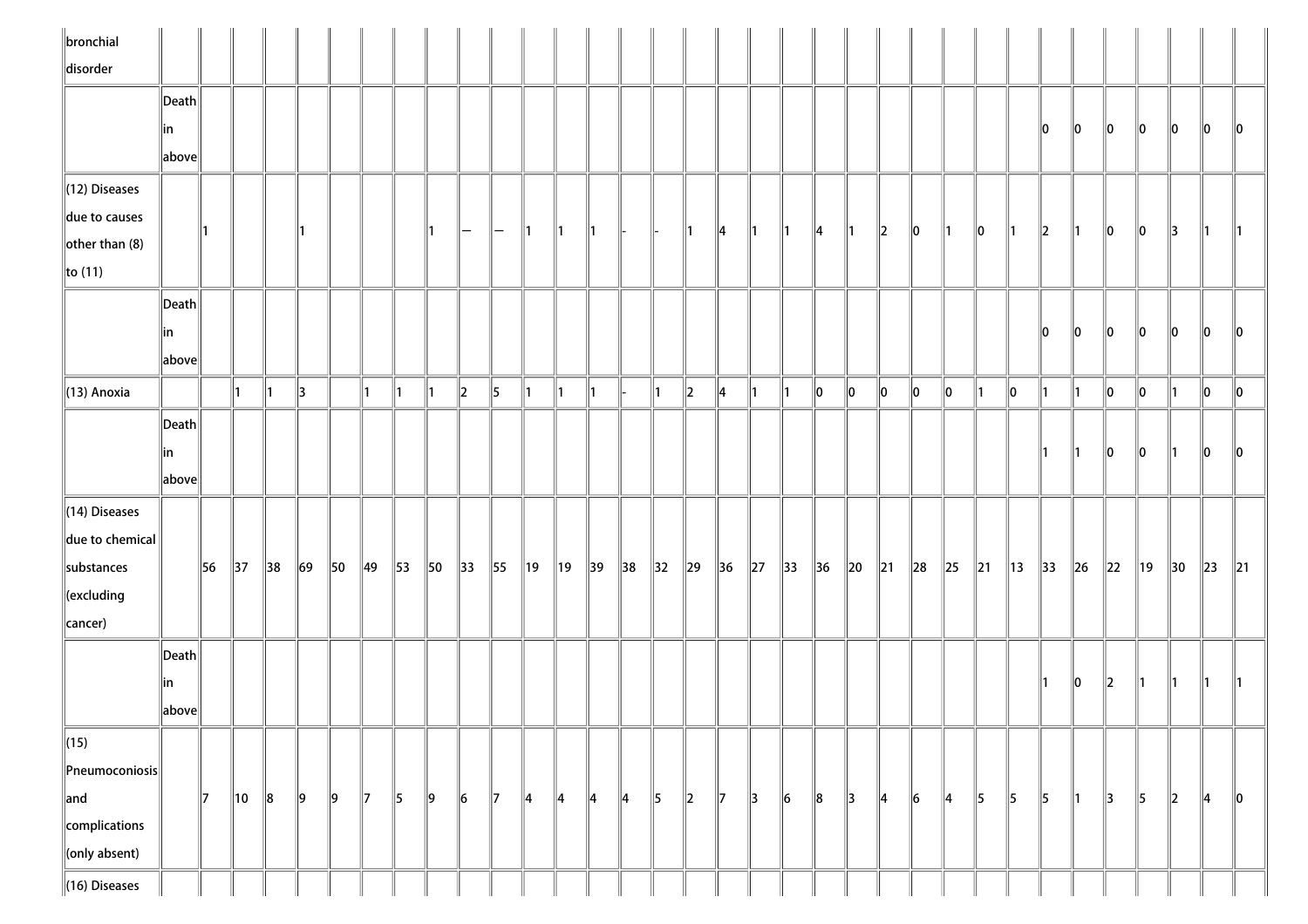| $\ $ due to                 |                                        |  | 16 |               |               |               |               |  |  |  | 11 | $\ 0\ $ | $\parallel$ 0 | $\ 0\ $ | $\ 6$   | $\parallel$ 1 | $\ 0\ $ | $\parallel$ 1 | $\ 0\ $ | $\ 0\ $ | $\ 0\ $ | $\ 0\ $ | $\ 0\ $ | $\ 0\ $ | 11      | $\parallel$ 4 | ∥1      | $\ 28$  |
|-----------------------------|----------------------------------------|--|----|---------------|---------------|---------------|---------------|--|--|--|----|---------|---------------|---------|---------|---------------|---------|---------------|---------|---------|---------|---------|---------|---------|---------|---------------|---------|---------|
| $\ $ pathogenic             |                                        |  |    |               |               |               |               |  |  |  |    |         |               |         |         |               |         |               |         |         |         |         |         |         |         |               |         |         |
| $\left\Vert$ organisms      |                                        |  |    |               |               |               |               |  |  |  |    |         |               |         |         |               |         |               |         |         |         |         |         |         |         |               |         |         |
|                             | $\ $ Death $\ $                        |  |    |               |               |               |               |  |  |  |    |         |               |         |         |               |         |               |         |         |         |         |         |         |         |               |         |         |
|                             | in                                     |  |    |               |               |               |               |  |  |  |    |         |               |         |         |               |         |               |         |         |         | 10      | $\ 0\ $ | 10      | $\ 0\ $ | 10            | 10      | 10      |
|                             | $\ $ above $\ $                        |  |    |               |               |               |               |  |  |  |    |         |               |         |         |               |         |               |         |         |         |         |         |         |         |               |         |         |
| $\ $ (16)-2                 |                                        |  |    |               |               |               |               |  |  |  |    |         |               |         |         |               |         |               |         |         |         |         |         |         |         |               |         |         |
| Occupational                |                                        |  |    |               |               |               |               |  |  |  |    |         |               |         |         |               |         |               |         |         |         |         |         |         |         |               |         |         |
| Diseases due to             |                                        |  |    |               |               |               |               |  |  |  |    |         |               |         |         |               |         |               |         |         |         |         |         |         |         |               |         |         |
| COVID-19 in                 |                                        |  |    |               |               |               |               |  |  |  |    |         |               |         |         |               |         |               |         |         |         |         |         |         |         |               |         | $\ 27$  |
| above in above              |                                        |  |    |               |               |               |               |  |  |  |    |         |               |         |         |               |         |               |         |         |         |         |         |         |         |               |         |         |
| $\ $ pathogenic             |                                        |  |    |               |               |               |               |  |  |  |    |         |               |         |         |               |         |               |         |         |         |         |         |         |         |               |         |         |
| $\left\Vert$ organisms      |                                        |  |    |               |               |               |               |  |  |  |    |         |               |         |         |               |         |               |         |         |         |         |         |         |         |               |         |         |
|                             | $\ $ Death $\ $                        |  |    |               |               |               |               |  |  |  |    |         |               |         |         |               |         |               |         |         |         |         |         |         |         |               |         |         |
|                             | ∥in                                    |  |    |               |               |               |               |  |  |  |    |         |               |         |         |               |         |               |         |         |         |         |         |         |         |               |         |         |
|                             | $\ $ above $\ $                        |  |    |               |               |               |               |  |  |  |    |         |               |         |         |               |         |               |         |         |         |         |         |         |         |               |         |         |
| $\parallel$ (17) Cancer due |                                        |  |    |               |               |               |               |  |  |  |    |         |               |         |         |               |         |               |         |         |         |         |         |         |         |               |         |         |
| $\ $ to ionizing            |                                        |  |    |               |               |               |               |  |  |  |    | 10      | 10            | $\ 0\ $ | $\ 0\ $ | 10            | $\ 0\ $ | 10            | $\ 0\ $ | 10      | 10      | 10      | 10      | 10      | llo     | lo.           | llo     | 10      |
| radiation                   |                                        |  |    |               |               |               |               |  |  |  |    |         |               |         |         |               |         |               |         |         |         |         |         |         |         |               |         |         |
|                             | $\left\Vert \mathsf{Death}\right\Vert$ |  |    |               |               |               |               |  |  |  |    |         |               |         |         |               |         |               |         |         |         |         |         |         |         |               |         |         |
|                             | in                                     |  |    |               |               |               |               |  |  |  |    |         |               |         |         |               |         |               |         |         |         | 10      | llo     | 10      | $\ 0\ $ | 10            | $\ 0\ $ | ll0     |
|                             | $\ $ above $\ $                        |  |    |               |               |               |               |  |  |  |    |         |               |         |         |               |         |               |         |         |         |         |         |         |         |               |         |         |
| $\parallel$ (18) Cancer due |                                        |  |    |               |               |               |               |  |  |  |    |         |               |         |         |               |         |               |         |         |         |         |         |         |         |               |         |         |
| $\ $ to chemical            |                                        |  |    | $\parallel 4$ | $\parallel$ 4 | $\parallel$ 4 | $\parallel$ 1 |  |  |  | 2  | $\ 0\ $ | 10            | 10      | 3       | 2             | 10      | 10            | 10      | 10      | 10      | 10      | 10      | 10      | 10      | 10            | 10      | 10      |
| substances                  |                                        |  |    |               |               |               |               |  |  |  |    |         |               |         |         |               |         |               |         |         |         |         |         |         |         |               |         |         |
|                             | $\left\Vert \mathsf{Death}\right\Vert$ |  |    |               |               |               |               |  |  |  |    |         |               |         |         |               |         |               |         |         |         |         |         |         |         |               |         |         |
|                             | in                                     |  |    |               |               |               |               |  |  |  |    |         |               |         |         |               |         |               |         |         |         | 10      | 10      | 10      | 10      | $\ 0\ $       | 10      | $\ 0\ $ |
|                             | $\ $ above $\ $                        |  |    |               |               |               |               |  |  |  |    |         |               |         |         |               |         |               |         |         |         |         |         |         |         |               |         |         |
| $\parallel$ (19) Cancer due |                                        |  |    |               |               |               |               |  |  |  |    |         |               |         |         |               |         |               |         |         |         |         |         |         |         |               |         |         |
| to causes other             |                                        |  |    |               |               |               |               |  |  |  |    |         |               |         |         |               |         |               |         |         |         |         |         |         |         |               |         |         |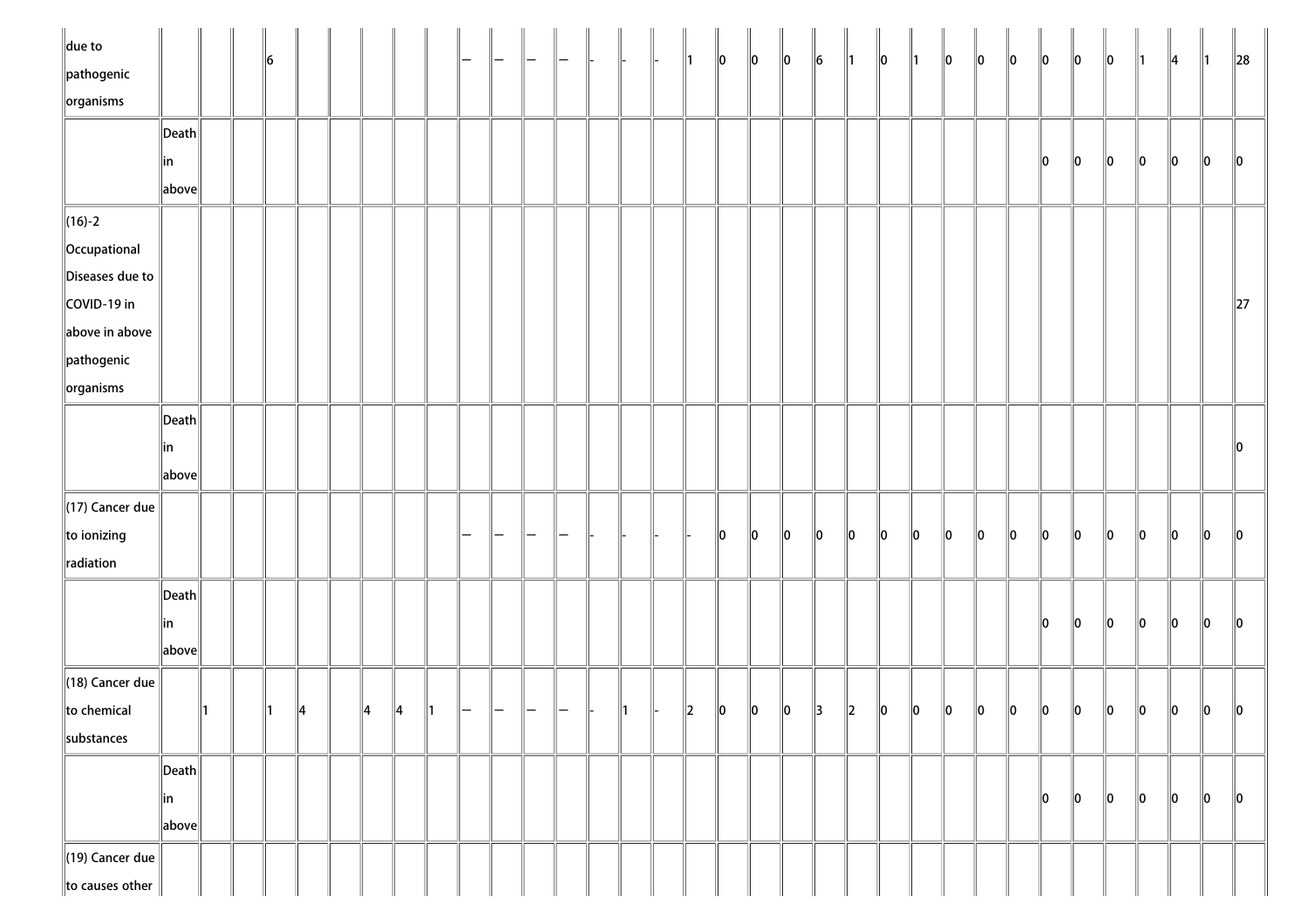| $\ $ than (17) and         |                       |  |  |  |    |               |               |               |               | $\parallel$   | $\parallel$   |  | $\ 0\ $ | $\ 0\ $       | $\ 0\ $       | $\ 0\ $ | $\ 0\ $       | $\ 0\ $       | $\ 0\ $       | $\ 0\ $       | $\ 0\ $ | $\ 0\ $ | $\ 0\ $       | $\ 0\ $       | $\ 0\ $ | $\ 0\ $       | $\ 0\ $ | $\ 0\ $       | $\ 0\ $       |
|----------------------------|-----------------------|--|--|--|----|---------------|---------------|---------------|---------------|---------------|---------------|--|---------|---------------|---------------|---------|---------------|---------------|---------------|---------------|---------|---------|---------------|---------------|---------|---------------|---------|---------------|---------------|
| $\ $ (18)                  |                       |  |  |  |    |               |               |               |               |               |               |  |         |               |               |         |               |               |               |               |         |         |               |               |         |               |         |               |               |
|                            | $\ $ Death $\ $       |  |  |  |    |               |               |               |               |               |               |  |         |               |               |         |               |               |               |               |         |         |               |               |         |               |         |               |               |
|                            | ∥in                   |  |  |  |    |               |               |               |               |               |               |  |         |               |               |         |               |               |               |               |         |         | 10            | $\ 0\ $       | $\ 0\ $ | 10            | 10      | 10            | $\parallel$ 0 |
|                            | above                 |  |  |  |    |               |               |               |               |               |               |  |         |               |               |         |               |               |               |               |         |         |               |               |         |               |         |               |               |
| $\ $ (20)                  |                       |  |  |  |    |               |               |               |               |               |               |  |         |               |               |         |               |               |               |               |         |         |               |               |         |               |         |               |               |
| $\ $ Cerebrovascular $\ $  |                       |  |  |  |    |               |               |               |               |               |               |  |         |               |               |         |               |               |               |               |         |         |               |               |         |               |         |               |               |
| disease, heart             |                       |  |  |  |    |               |               |               |               |               |               |  |         |               |               |         |               |               |               |               |         |         |               |               |         |               |         |               |               |
| disease, etc.              |                       |  |  |  |    |               |               |               |               |               |               |  |         |               |               |         |               |               |               |               |         |         | $\parallel$ 1 | $\ 2\ $       | $\ 0\ $ | $\ 0\ $       | $\ 2\ $ | $\ 0\ $       | $\ 0\ $       |
| $\ $ due to                |                       |  |  |  |    |               |               |               |               |               |               |  |         |               |               |         |               |               |               |               |         |         |               |               |         |               |         |               |               |
| overwork                   |                       |  |  |  |    |               |               |               |               |               |               |  |         |               |               |         |               |               |               |               |         |         |               |               |         |               |         |               |               |
|                            | $\vert$ Death $\vert$ |  |  |  |    |               |               |               |               |               |               |  |         |               |               |         |               |               |               |               |         |         |               |               |         |               |         |               |               |
|                            | in                    |  |  |  |    |               |               |               |               |               |               |  |         |               |               |         |               |               |               |               |         |         | $\parallel$ 0 | $\parallel$ 1 | $\ 0\ $ | $\ 0\ $       | $\ 2\ $ | 10            | $\parallel$ 0 |
|                            | above                 |  |  |  |    |               |               |               |               |               |               |  |         |               |               |         |               |               |               |               |         |         |               |               |         |               |         |               |               |
| $\ $ (21) Mental           |                       |  |  |  |    |               |               |               |               |               |               |  |         |               |               |         |               |               |               |               |         |         |               |               |         |               |         |               |               |
| disorder due to            |                       |  |  |  |    |               |               |               |               |               |               |  |         |               |               |         |               |               |               |               |         |         |               |               |         |               |         |               |               |
| serious                    |                       |  |  |  |    |               |               |               |               |               |               |  |         |               |               |         |               |               |               |               |         |         |               |               |         |               |         |               |               |
| occupational               |                       |  |  |  |    |               |               |               |               |               |               |  |         |               |               |         |               |               |               |               |         |         | $\ 0\ $       | $\parallel$ 1 | $\ 0\ $ | $\parallel$ 1 | $\ 0\ $ | $\vert$ 2     | ∥1            |
| psychological              |                       |  |  |  |    |               |               |               |               |               |               |  |         |               |               |         |               |               |               |               |         |         |               |               |         |               |         |               |               |
| burden                     |                       |  |  |  |    |               |               |               |               |               |               |  |         |               |               |         |               |               |               |               |         |         |               |               |         |               |         |               |               |
|                            | $\ $ Death $\ $       |  |  |  |    |               |               |               |               |               |               |  |         |               |               |         |               |               |               |               |         |         |               |               |         |               |         |               |               |
|                            | in                    |  |  |  |    |               |               |               |               |               |               |  |         |               |               |         |               |               |               |               |         |         | $\ 0\ $       | $\parallel$ 1 | $\ 0\ $ | $\parallel$ 1 | $\ 0\ $ | $ 0\rangle$   | $\ 0\ $       |
|                            | above                 |  |  |  |    |               |               |               |               |               |               |  |         |               |               |         |               |               |               |               |         |         |               |               |         |               |         |               |               |
| $\ $ (22) Other            |                       |  |  |  |    |               |               |               |               |               |               |  |         |               |               |         |               |               |               |               |         |         |               |               |         |               |         |               |               |
| diseases                   |                       |  |  |  |    |               |               |               |               |               |               |  |         |               |               |         |               |               |               |               |         |         |               |               |         |               |         |               |               |
| $\ $ evidently due to $\ $ |                       |  |  |  | 12 | $\overline{}$ | $\parallel -$ | $\parallel$ 3 | $\parallel$ 3 | $\parallel$ 4 | $\parallel$ 1 |  | $\ 0\ $ | $\parallel$ 5 | $\parallel$ 1 | $\ 2\ $ | $\parallel$ 3 | $\parallel$ 3 | $\parallel$ 3 | $\parallel$ 3 | $\ 2\ $ | $\ 0\ $ | $\ 2\ $       | $\ 0\ $       | $\ 2\ $ | $\ 0\ $       | $\ 0\ $ | $\parallel$ 4 | $\ 0\ $       |
| occupational               |                       |  |  |  |    |               |               |               |               |               |               |  |         |               |               |         |               |               |               |               |         |         |               |               |         |               |         |               |               |
| causes                     |                       |  |  |  |    |               |               |               |               |               |               |  |         |               |               |         |               |               |               |               |         |         |               |               |         |               |         |               |               |
|                            | $\vert$ Death $\vert$ |  |  |  |    |               |               |               |               |               |               |  |         |               |               |         |               |               |               |               |         |         |               |               |         |               |         |               |               |
|                            | in                    |  |  |  |    |               |               |               |               |               |               |  |         |               |               |         |               |               |               |               |         |         | 10            | 10            | 10      | 10            | 10      | 10            | $\ 0\ $       |